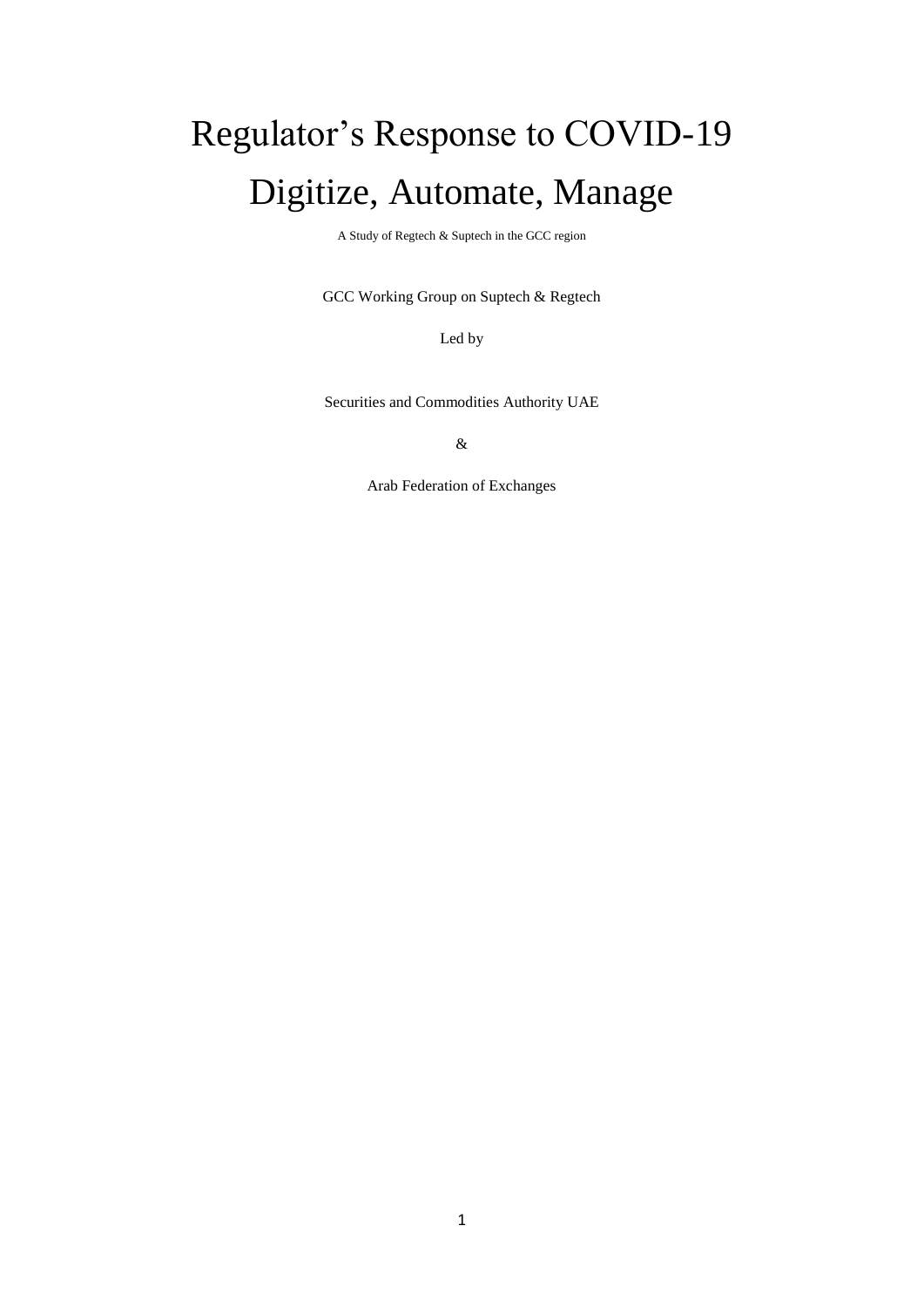# **Foreword**

 Securities and Commodities Authority (SCA), in collaboration with the Arab Federation of Exchanges (AFE) hosted the first GCC webinar to discuss evolution of supervisory technologies within the Gulf region. The event attracted participants from various regulatory authorities within Gulf Co-operation Council (GCC), exchanges and financial market players.

 The positive feedback received for this event led to formulation of a GCC Working Group on Suptech & Regtech which mutually agreed to undertake further study and research in this area with a specific focus on GCC.

 The paper below summarizes the discussion points and the key findings of the GCC Working Group on Suptech & Regtech. The paper explains the concept of Suptech and Regtech, gives a brief overview of the best global practices as discussed during the event, adoption in GCC during the pandemic and associated challenges including the road ahead.

 Members of GCC Working Group on Suptech & Regtech under the Chairmanship of H.E. Dr. Maryam Buti Al Suwaidi, Acting CEO, SCA include:

- 1) Rami El Dokany, Secretary General of AFE
- 2) Narjes Farookh Jamal, Chief Operating Officer of Bahrain Bourse,
- 3) Yasmeen Al Sharaf, Director of Fintech & Innovation Unit Central Bank of Bahrain
- 4) Ms. Shireen Al Sayed, Director of Regulatory Policy Central Bank of Bahrain
- 5) Pooja Singh, International Relations Expert, SCA
- 6) Mirna Sleiman, Chief Executive Officer at Fintech Galaxy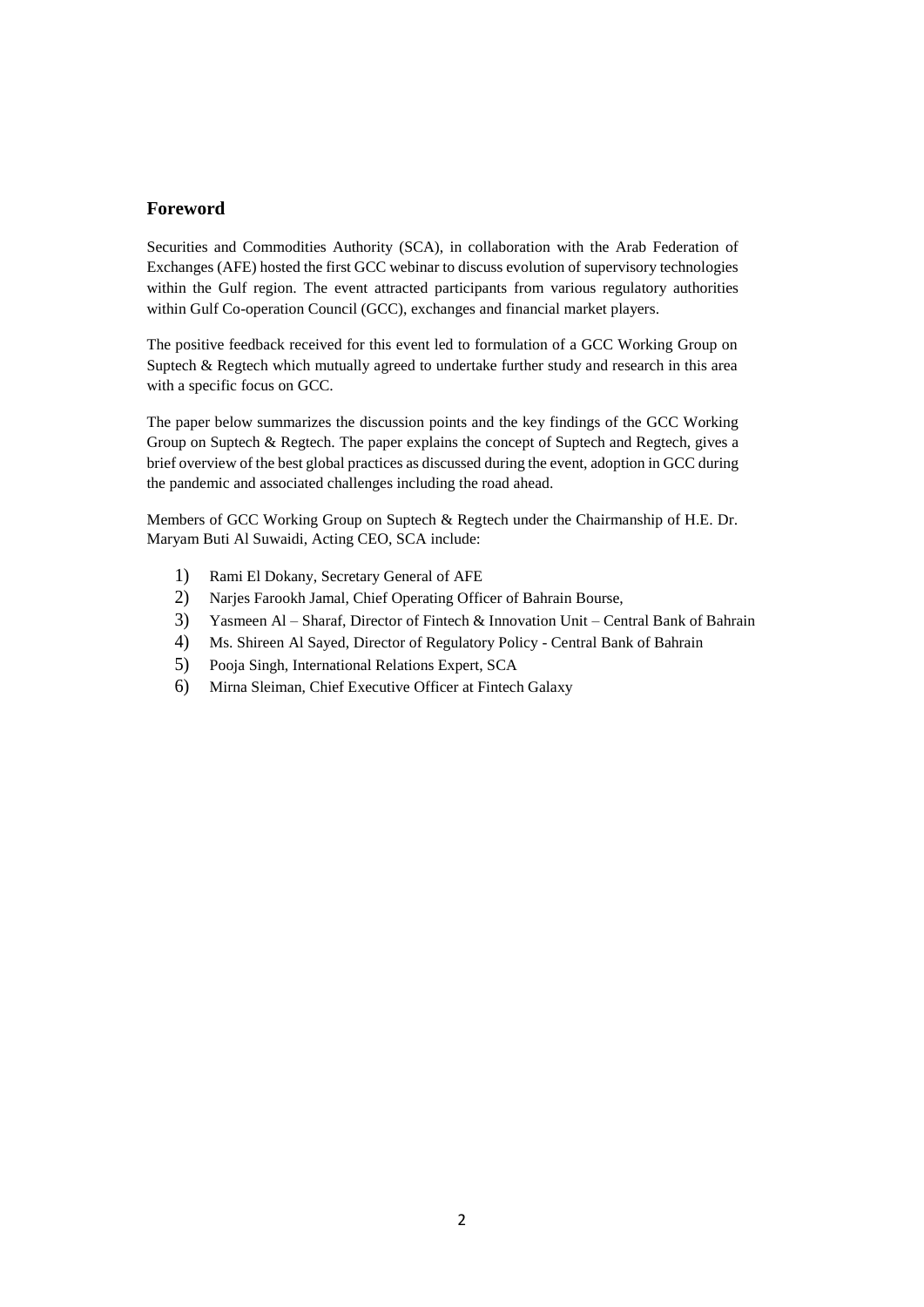#### I. BACKGROUND:

The COVID-19 pandemic is a key factor driving transformation in financial sector supervision. The pandemic created a new urgency for supervision and oversight to be able to be conducted remotely, as lockdowns and travel restrictions have required people to work from home for indefinite periods of time. Furthermore, the economic devastation caused by the pandemic has increased pressure on supervisors to react faster, requiring tailored policy decisions to stabilize the financial sector and protect investors.

Two factors were responsible for the occurrence of these events: Firstly, supervisors lack access to commonly applied tools such as, on-site inspections. Secondly, the rapid migration of financial firms to virtual platforms, makes the use of technology vital for risk identification and management. To better understand the effects of this crisis, supervisors need agility, innovation and be able to make decisions based on alternative sources of information.<sup>1</sup>

A number of key technologies that can support supervisors in these efforts, such as Big Data, Artificial Intelligence, Machine learning or even Blockchain, were developed a few years ago. However, these technologies were not much used on mainstream basis by regulators of developing countries including the GCC region. However, COVID-19 has fast paced this adoption process as it is now being envisaged as the only way forward.

Given the growing prominence of Suptech, Securities and Commodities Authority (SCA), in collaboration with the Arab Federation of Exchanges (AFE), hosted the first webinar to discuss supervisory technology on June 15, 2020. The webinar attracted participation from various regulatory authorities within Gulf Co-operation Council (GCC), Bahrain, Jordan, Egypt, Saudi Arabia, exchanges and financial market players.

The event consisted of presentation from the Financial Conduct Authority (FCA), UK on the FCA's use of cloudbased technologies to deliver analytical insights and intelligence, followed by a panel discussion on the evolution of Suptech in GCC. The panel consisted of representatives from the industry, exchanges, consultants, technology experts within GCC and regulators deliberating on the need of Suptech and developmental challenges.

1

The working paper below summarizes the discussion points and the key findings of the working group which was formulated to undertake further research and co-operation in this field for the GCC region. The paper explains the concept of Suptech, gives a brief overview of the best global practices as discussed during the event, adoption in GCC and associated challenges including the road ahead.

#### II. WHAT IS SUPTECH?

Suptech is used to refer to the use of technology to facilitate and enhance supervisory processes from the perspective of supervisory authorities. The Basel Committee on Banking Supervision has defined supervisory technology (Suptech) as the "use of innovative technology by supervisory agencies to support supervision". As per the Basel Committee on Banking Supervision, "it helps supervisory agencies to digitize reporting and regulatory processes, resulting in a more efficient and proactive monitoring of risks and compliances at financial institutions".

Increasingly, regulators are using technology to shift away from the current approaches based on past data, lengthy onsite inspections, and often delayed supervisory action, towards a pro-active, forward-looking supervision that relies on better data collection and sophisticated data analytics, and greater storage and mobility capacity such as through the use of cloud computing.<sup>2</sup>

Suptech provides a better, more efficient monitoring and oversight process, aiding in automation, streamlining processes and digitizing data and offers tools to assist in proactive monitoring and oversight, reducing the regulatory burden on firms as well as supervisory authorities and improves regulatory reporting and compliance.

The Bank of International Settlements (BIS) categorizes the use case of Suptech into two main categories - data collection & data analytics. Data collection includes applications that are used for supervisory reporting, data management and virtual assistance, while data analytics includes applications that are used for market surveillance, misconduct analysis as well as micro prudential and macro prudential supervision.

<sup>&</sup>lt;sup>1</sup>Matei Dohotaru & Sharmista Appaya, "Suptech: Moving from why to how", World Bank Blogs, October 15, 2020, <https://blogs.worldbank.org/psd/suptech-moving-why-how>

[<sup>%20</sup>SupTech%20-](https://res.torontocentre.org/guidedocs/FinTech%20RegTech%20and%20SupTech%20-%20What%20They%20Mean%20for%20Financial%20Supervision%20FINAL.pdf) [%20What%20They%20Mean%20for%20Financial%20Su](https://res.torontocentre.org/guidedocs/FinTech%20RegTech%20and%20SupTech%20-%20What%20They%20Mean%20for%20Financial%20Supervision%20FINAL.pdf) [pervision%20FINAL.pdf](https://res.torontocentre.org/guidedocs/FinTech%20RegTech%20and%20SupTech%20-%20What%20They%20Mean%20for%20Financial%20Supervision%20FINAL.pdf)

<sup>2</sup>Toronto Center, "FinTech, Regtech and Suptech: WhatThey Mean for Financial Supervision, August

<sup>2017</sup>[https://res.torontocentre.org/guidedocs/FinTech%20RegTech%20and](https://res.torontocentre.org/guidedocs/FinTech%20RegTech%20and%20SupTech%20-%20What%20They%20Mean%20for%20Financial%20Supervision%20FINAL.pdf)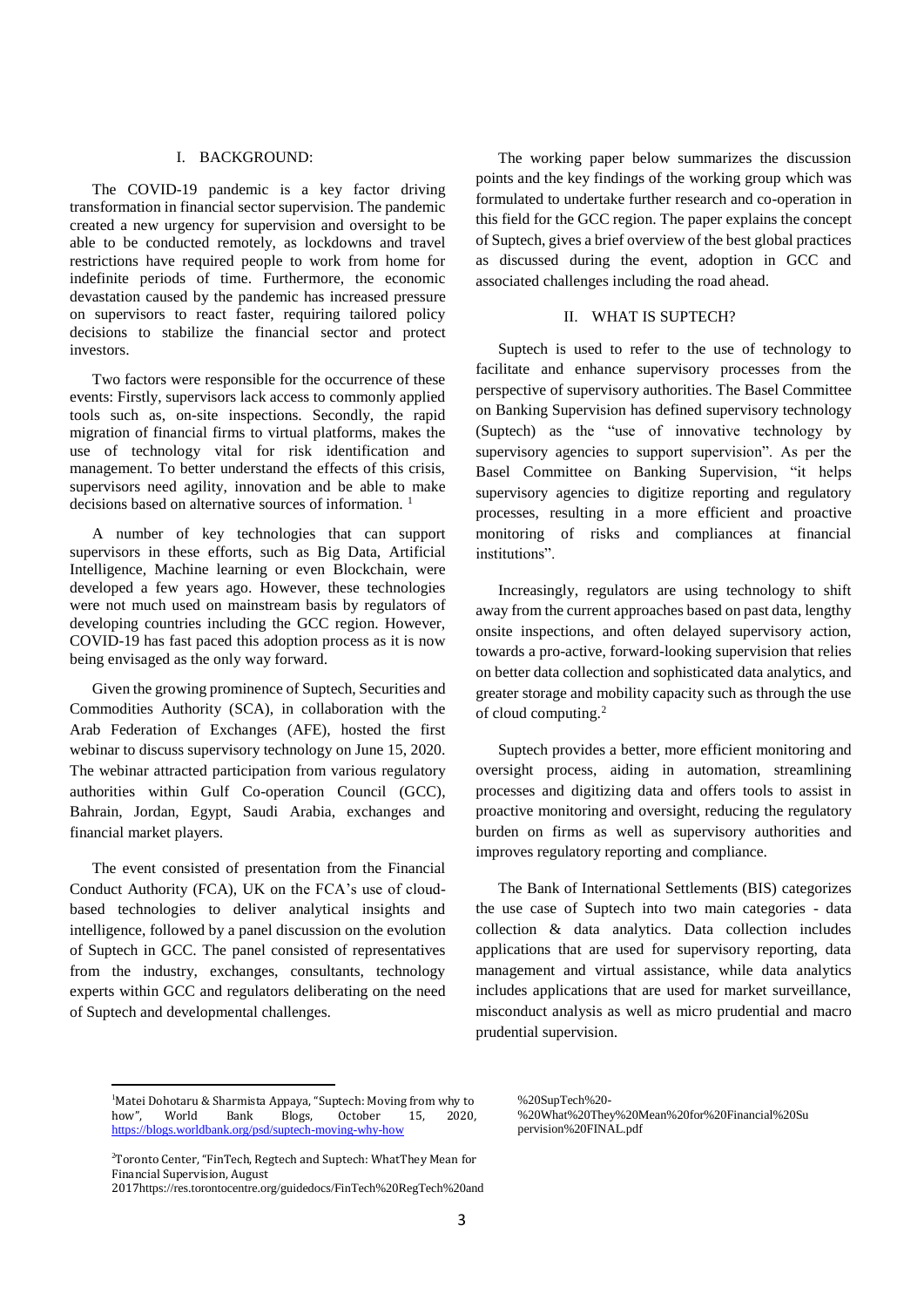In this respect, below is a diagrammatic presentation of survey outcomes covering key drivers for Suptech for supervision based by FSB, which highly ranks enhancing efficiency and effectiveness as the key motive behind implementing a Suptech strategy for regulators.



Primary demand drivers for developing a SupTech strategy: No. of authorities who rank driver as most important

Regtech is related to the use of technology in managing regulatory requirements in the financial services industry. The main features of Regtech include regulatory monitoring, reporting and compliance. The Institute of International Finance (IIF) defines Regtech as "the use of advanced technologies to solve regulatory and compliance requirements effectively and efficiently. It is a combination of strategies, systems, and innovative processes that have been deployed to streamline and modernize data gathering and data analytics ensuring effective compliance. The end goal is to generate refined and/or timely intelligence to ensure timely, accurate, real time regulatory compliance and discharge of risk management functions at financial institutions. This can further feed into the regulatory and supervisory processes at financial and supervisory authorities.

Below is an indicative list of available problems which can be solved by Regtech:



## IV. RELATIONSHIP BETWEEN SUPTECH AND REGTECH?

While Fintech is the application of new technologies by financial institutions to connect and better serve consumer and business customers, Regtech helps institutions meet regulatory requirements via technology. It is considered a sub-set of Fintech. Regtech can further be divided into subsegments: Regtech for financial institutions and Regtech for supervisors and regulators i.e., Suptech. Regtech helps to address the regulatory challenges that financial companies and institutions face as per compliance needs while Suptech helps regulator with its supervisory challenges. As per snapshot update published by Thomson Reuters Regulatory Intelligence (TRRI) for their original Cost of Compliance 2020 report, in 2020, during the pandemic, many regulators

were seen to be having a "good" crisis. During this time, they responded with a raft of mitigation measures in the early stages of the pandemic and committed to post-pandemic reviews. The report stated that "Meticulous care must be given to ensuring that all changes to policies, procedures, and oversight have been recorded, and decision-making has been comprehensively documented. Without detailed recordkeeping and retention, it will be impossible to show that the firm has followed procedure during the pandemic".

As per various researches that have been conducted, an average institution dedicates 10-15% of its staff to this area, additionally international banks (e.g. HSBC, Deutsche, JPM Chase) are spending >US\$1bn p.a. each to implement regulatory compliance & controls. Regtech offers several benefits to regulators as well. For regulators, it leads to more standardization in practices and services, thus reducing the regulatory and supervisory burden in addressing concerns and problems, which is a key input for Suptech solutions to work.

# V. WHAT ARE THE GLOBAL BEST PRACTICES IN SUPTECH USE CASES?

While less attention has been given to defining and advancing the concept of Suptech relative to Regtech, interest in Suptech is on the rise.

Possible use cases of Suptech are generally developed around automated data collection, machine readable and executable regulation, data validation, analysis, and visualization, platform and database integration assisting in the better use of data, unlocking insights from unstructured data, automation of manual time-intensive processes, making reasonable predictions through machine learning and building advanced analytics capabilities for supervisory authorities.

Capital markets tend to have many use cases of Suptech due to manipulation of information networks like tracking Twitter conversations to identify manipulation, due diligence of licensed companies e.g. dark web due diligence, etc. Hence traditional surveillance technology is now largely being used for capital market supervision which makes a very good case for Suptech.

Below is an illustrative diagram covering Suptech-use cases mapped to supervision phases by World Bank followed by Suptech practices adopted by regulators globally. (Refer to Pg. 7 for the references)



.<br>Source: World Bank analysis and illustration. Please see Annex 1 for more detail on use cases.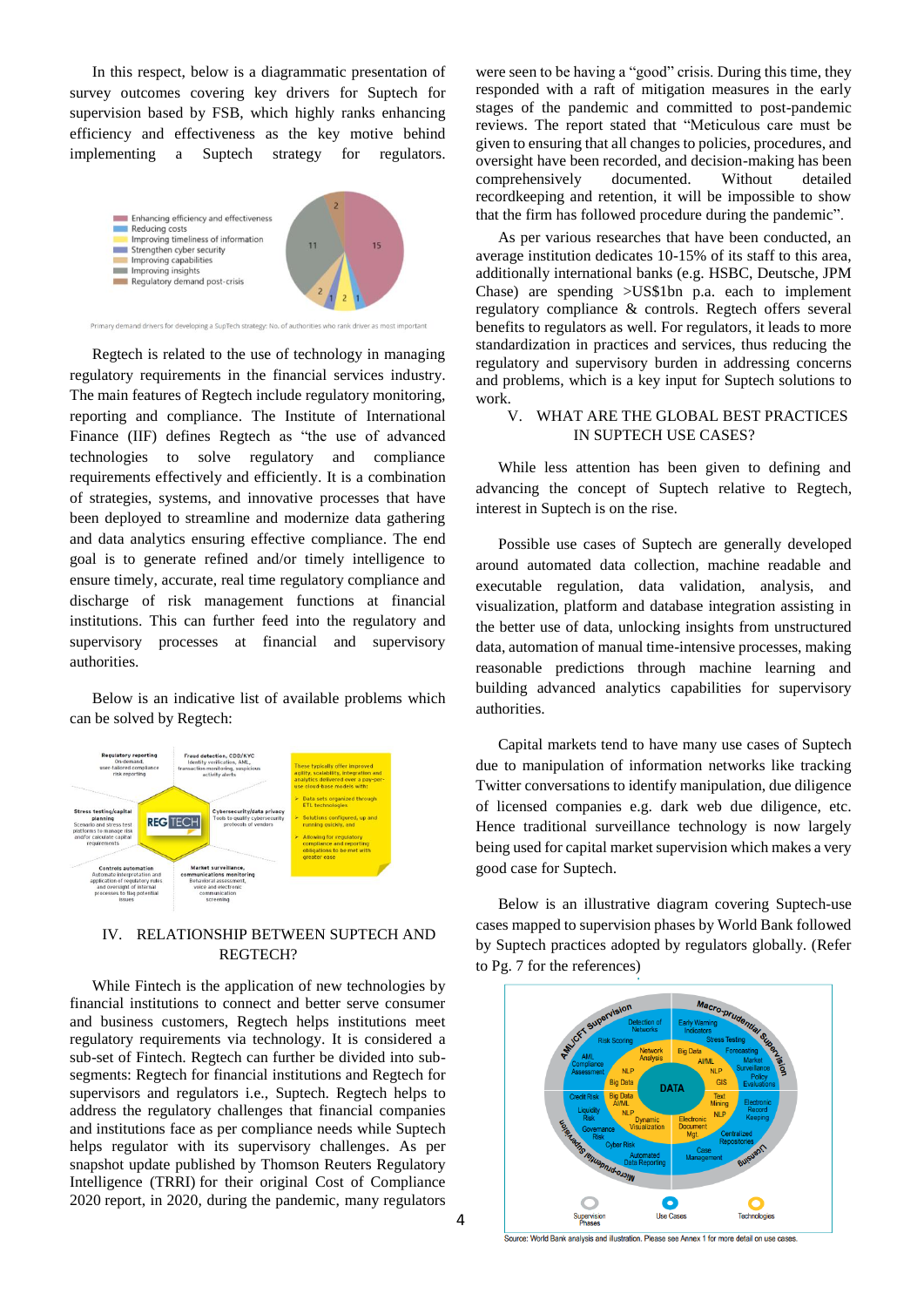



Source – Dirk Broeders and Jermy Prenio; "Innovative technology in financial supervision (Suptech) – the experience of early users", Financial Stability Institute, BIS, July 20[18,](https://www.bis.org/fsi/publ/insights9.pdf) <https://www.bis.org/fsi/publ/insights9.pdf>

Suptech solutions are focused and developed around processes of automation and using emerging technologies like Artificial Intelligence (AI). Suptech solutions are useful in discovering and testing hypotheses and extracting insights from data and may not always require cutting-edge technology to complete minor tasks.

In this respect, some notable use cases of Suptech in capital markets are those developed by FCA UK and MAS Singapore which were presented during the event:

#### *A. FCA UK cloud-based market oversight*

FCA UK has been deploying cloud-based technology to deliver analytical insight and intelligence for market oversight. They are using natural language processing for analyzing documents and text faster, predicting harm through machine learning to understand risk in the regulated firms and use those findings in onsite inspections. Additionally, they deploy these solutions in spotting outlier firms through data enrichment and statistics by developing key risk indicators, heat maps and dashboard etc. They are also using graph analytics for analyzing criminal networks by visualizing relationships between regulated entities/individuals through graphs. To further aid this advancement, they have built realistic synthetic data that has all the characteristics of real data set using agent- based modelling to work around issues related to data privacy which in turn helps in collaborating with third parties to test Regtech/Suptech solutions. Additionally, they are also analyzing Google results and web pages through auto intelligence platform for gathering information and running analytics on, for example, detecting scams online and how certain financial products are marketed.

*1) Implementation procedure and strategy followed by FCA UK*

*a) Step 1* - FCA looks across data throughout the life cycle of financial instrument right from issuance, primary market activity, through to the secondary market trading and clearing and supplements this with private sector data, finally combining it into Big Data sets. Basically, transactions data, settlements data, positions data, including MiFID data etc. backed by common set of identifiers is combined with market information to put the activity into context by further adding intelligence received from firms and internal sources to derive insights.

*b) Step 2* – FCA-focused team of data experts, data engineers and quantitative analysts then employs engineering skills and data science to gather insights, which are then combined with market knowledge to ensure compliance and if required, provide the necessary base for enforcement of its rules and regulations.

*c) Step 3 & 4* – The output is used to make recommendations including identity benefits and process improvements.

*d) Step 5* - There is a feedback loop to ensure that all data is collected in a cost-effective manner from the industry.

#### *2) The Technology*

Given the huge data sets available with market oversight team, FCA uses Amazon Web Services (AWS) which is supported by the recent change in regulations which permits moving the decision making to the cloud backed by external systems running 24X7 from FCA's analytics platform. FCA team uses Amazon EMR\* as the processing engine with data stored in highly scalable databases and has adopted agile development practices which allow it to run and report realtime analytics. The platform is open to the entire FCA data science community to support decision making. Work which earlier required days is now done in hours.

*3) Outcome*

A few of the applications and outputs developed by the FCA team using the above mechanism are overlay of accounts trading to the prevailing market price and market events, market wide overview of spread betting activity around market events especially useful for leveraged products, creating cross analytics by linking account to profitability matrix, order book application to study cross market abuse cases, analysis of market vide short positions to explain price movements and analysis of liquidity in the UK market to study market resilience specially around the Covid-19 crisis.

## *B. Monetary Authority of Singapore (MAS) Suptech strategy*

MAS Singapore is also using machine learning, Big Data, natural language processing for its supervisory operations.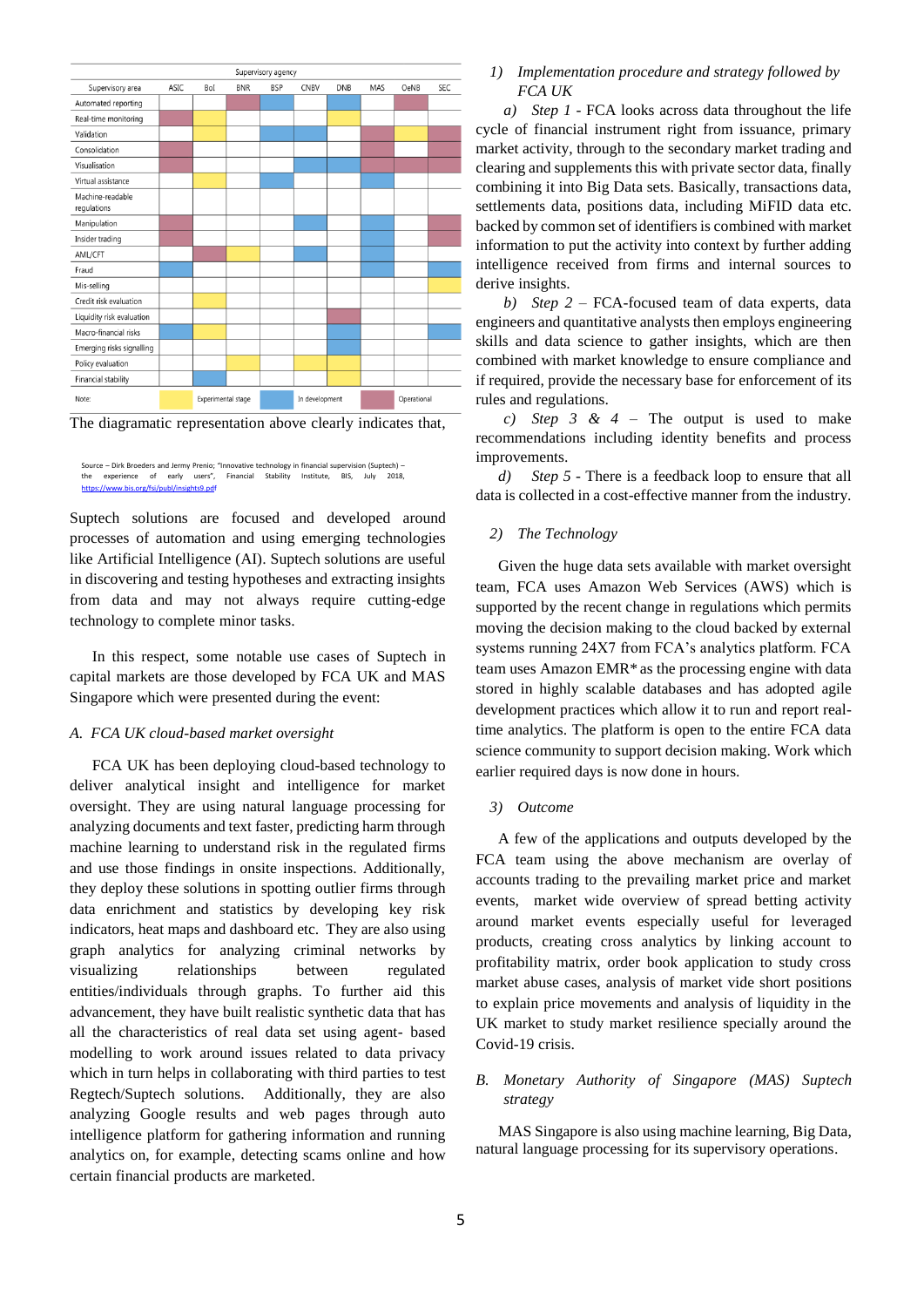MAS Singapore has digitized the read-only side of regulations since they are less sensitive and have put the digitized regulations on API to reduce the manual work-load from the regulated firms' perspective. This helps financial firms to understand the regulations and in extracting templates for reporting purposes.

Since many of the Machine Learning algorithms are black boxes, Singapore has set up a consortium which has designed a fair matrix based framework for financial institutions to promote the responsible adoption of AI & Data Analytics (AIDA). This consortium has promoted development of a fairness metrics for credit risk scoring and customer marketing purposes. The consortium will publish a white paper and release an open-source code to enable financial institutions to adopt the fairness metrics and further define the governance framework and standards for use and audit of AI.

In addition to the above, the regulator is trying to perform supervision by using technology which was primarily not designed for Suptech. e.g., using algorithms for flagging social media posts to identify alerts or concerns which a regulator may need to act upon.

A snippet below from MAS Singapore clearly demonstrates the gaining focus of Suptech in their day-to-day operations.



Source: Bank for International Settlements | MAS

 $\overline{\phantom{a}}$ 

## I. SUPTECH AND REGTECH IN THE GCC REGION

The COVID-19 pandemic has triggered the demand for all financial services to become digital. Suptech works in tandem with Regtech and Fintech. As financial services platforms become more innovative, they add more complexity to the supervisory process requiring a completely different way of regulating with a new set of regulations not to mention the increased risk and threats. The GCC regulators may not have embarked on using specific Suptech tools like their counterparts in developed markets, but most authorities are using some kind of supervisory tools enabled by technology to meet this immediate need.

*A. Below are some of the key trends observed in the Gulf region in this respect*

*1) Short-term uptake of Regtech and Suptech by regulators, leading to a reduced cost of compliance and automation of simple regulatory tasks.* 

In UAE, ADGM FSRA has automated its license application process, enabled by Artificial Intelligence, for venture capital (VC) fund managers. Potential applicants will be able to interact with a "RegBot" that utilizes natural language processing (NLP) and Machine Learning to identify information and risk gaps in the licensing procedure and ask clarifying questions. For instance, if the applicant did not provide adequate information about its risk management systems and processes with a regulatory requirement, the RegBot will prompt for the relevant response from the applicant. This process will enhance the applicant's understanding of and compliance with the FSRA's rules and regulations. From the information and data that has been extracted from documents uploaded by the applicant, the RegBot will classify the applicant's readiness, and complete a draft application form for the applicant as well as a draft assessment report for the ADGM FSRA's review. In this way, the RegBot is expected to increase business efficiency and reduce overall turnaround time for the application and licensing process.<sup>3</sup>

In Bahrain, the CBB has already introduced an Electronic Submission of Returns System for all licensees, covering periodic prudential reporting and related diagnostics and analysis. The CBB is also working on an automation project whereby a significant part of its services will be automated, both within the CBB and for external interaction with licensees. At the same time, SCA UAE has implemented its remote inspection system during the COVID-19 pandemic to conduct inspections online by using simple technology using Microsoft Teams.

Fintech Saudi, a joint initiative by Saudi Central Bank in partnertship with the Saudi Capital Market Authority has launched its Fintech Regulatory Assessment Tool. The tool is designed to provide with clearer understanding of the regulatory pathway for activities to companies applying for licensing with the respective authorities in Saudi Arabia. It will give an indication whether the activity is regulated, and if so, who it is regulated by and what are the options for bringing the activity to the market. The tool will also provide guidance on the regulations related to different technologies that a company may be using.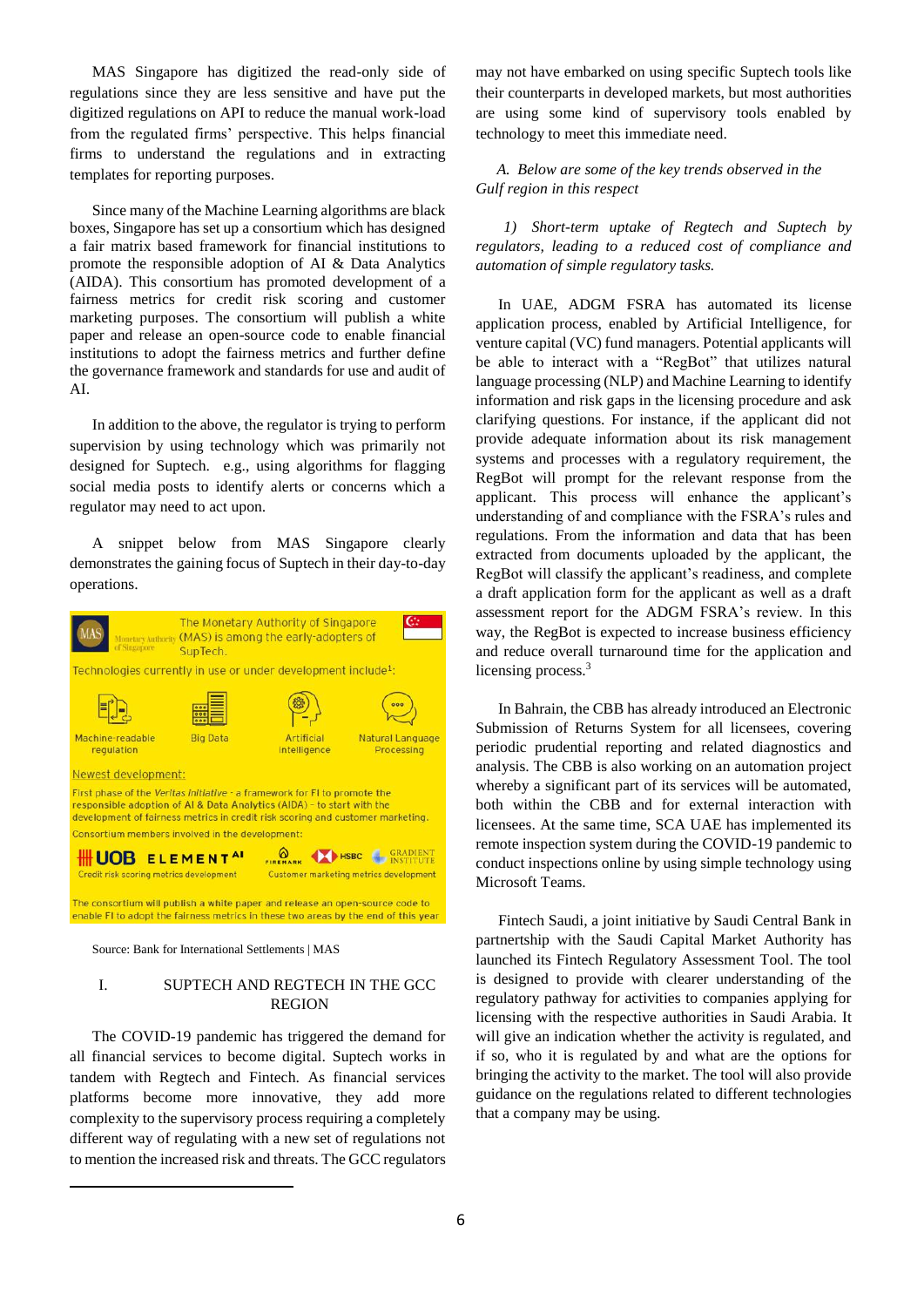On the industry side, platforms like [Azakaw](https://www.azakaw.com/)<sup>4</sup> exist, a Regtech platform which provide complete compliance lifecycle support from client acquisition to regulatory reporting. Azakaw enables financial services firms globally to comply with regulations and improve profitability.

## *2) Wide-scale adoption of Regtech and Suptech solutions by dominant market players including regulators.*

The Bahrain Stock Exchange namely Bahrain Bourse is using Machine Learning and real-time data for smart monitoring for illicit activity. The CBB has launched a nationwide e-Know Your Customer (eKYC) solution, operated by the Benefit Company to facilitate compliance with KYC rules. This was set up to speed up the process of opening new accounts and maintaining ongoing KYC compliance. Additionally, SCA UAE has also developed an electronic system for licensed companies in collaboration with OpenText for periodic reporting, which is now being linked to its internal enforcement database to enhance SCA's supervisory capabilities.

At the same time[, electronic-Know-Your-Customer \(e-KYC\)](https://fintech.global/globalregtechsummit/partners/)  [utility project](https://fintech.global/globalregtechsummit/partners/) is being led by the Financial Services Regulatory Authority (FSRA) of Abu Dhabi Global Market (ADGM) in collaboration with a consortium of the UAE's major financial institutions, including Abu Dhabi Commercial Bank, Abu Dhabi Islamic Bank, Al Ansari Exchange, Al Fardan Exchange, First Abu Dhabi Bank, and UAE Exchange. UAE Pass is also a similar initiative developed by UAE for e-KYC and digital identity.

*3) Embedding Regtech and Suptech within the firms' strategies, leads to greater risk management, reduced costs and ultimately a better customer experience* 

The XBRL implementation for listed public joint stock companies and brokerage firms by SCA UAE and many other regulators in the GCC has led to better risk management and reduced cost along with better customer experience for investors. The SCA UAE's e-system designed in collaboration with OpenText, as mentioned under point (2) above, also provides customers with electronic access to SCA's technical services such as licensing services which can now be easily provided to financial services companies within the UAE. The initiative was accompanied by remote inspection by SCA's inspection team during the COVID -19 pandemic where online inspection of licensed companies was successfully completed using basic applications and APIs.

*4) Regtech and Suptech have been an area of discussion at various meetings of Union of Arab Securities Authorities (UASA) since 2017.*

It is understood that, Gulf Co-operation Council (GCC) is using Abacus360 Banking to fulfill its EBA reporting\*\* which includes a cloud-based data management solution as well.

Another development worth noting here is advent machine-readable regulations in UAE. ADGM FSRA has collaborated with Apiax teamed up with [Cognitiv+](http://www.cognitivplus.com/) for transforming complex financial regulations into machinereadable regulatory rules giving opportunity to regulators to draft regulations digitally.

### *B. Challenges*

In addition to the usual challenges of any technological transformation such as data and cyber security, the panelists during the Suptech webinar highlighted the below-mentioned issues the financial market players and regulatory authorities were facing with regard to digitization and Suptech adoption specifically in the Gulf region.

*1) Cost and capacity considerations* - More regulators are using data technology and more use cases are developing. However, the budgets of the regulatory departments nor their resources have increased in that proportion. Regulators are now being challenged to supervise much more companies, transaction and data with proportionally lesser resources.

*2) Keep up with the speed and scale of innovation* – As compared to developed markets, the capital markets in the Gulf countries are still at the nascent stage which adds the increased burden on actively following developments in developed markets, where many use cases may not be relevant for these GCC regulators.

*3) Regulators need both rule-based and real-time algorithmic based data access*–The current approach to data collection and management in GCC is primarily periodic with high reliance on the reports submitted by the regulated entities. However, given the pace of market activity, the regulators may require real-time data access and analytics to completely benefit from implementing any Suptech solution. Such real time access may require financial institutions to give complete access to the authorities or reporting on real time basis which is a significant expense to their already swelling compliance costs.

*4) Built Suptech solutions in-house or engage with third party providers* - Given the regulatory concerns around data and the nature of supervisory oversight operations, many developed market regulators have in-house Suptech solutions supported in in-house data scientists and experts. However, limitations on relevant human and technical resources for the GCC region is leaving it to adopt third party solutions which may not be completely integrated with the existing systems.

 $\overline{\phantom{a}}$ 

<sup>4</sup>https://azakaw.com/about-us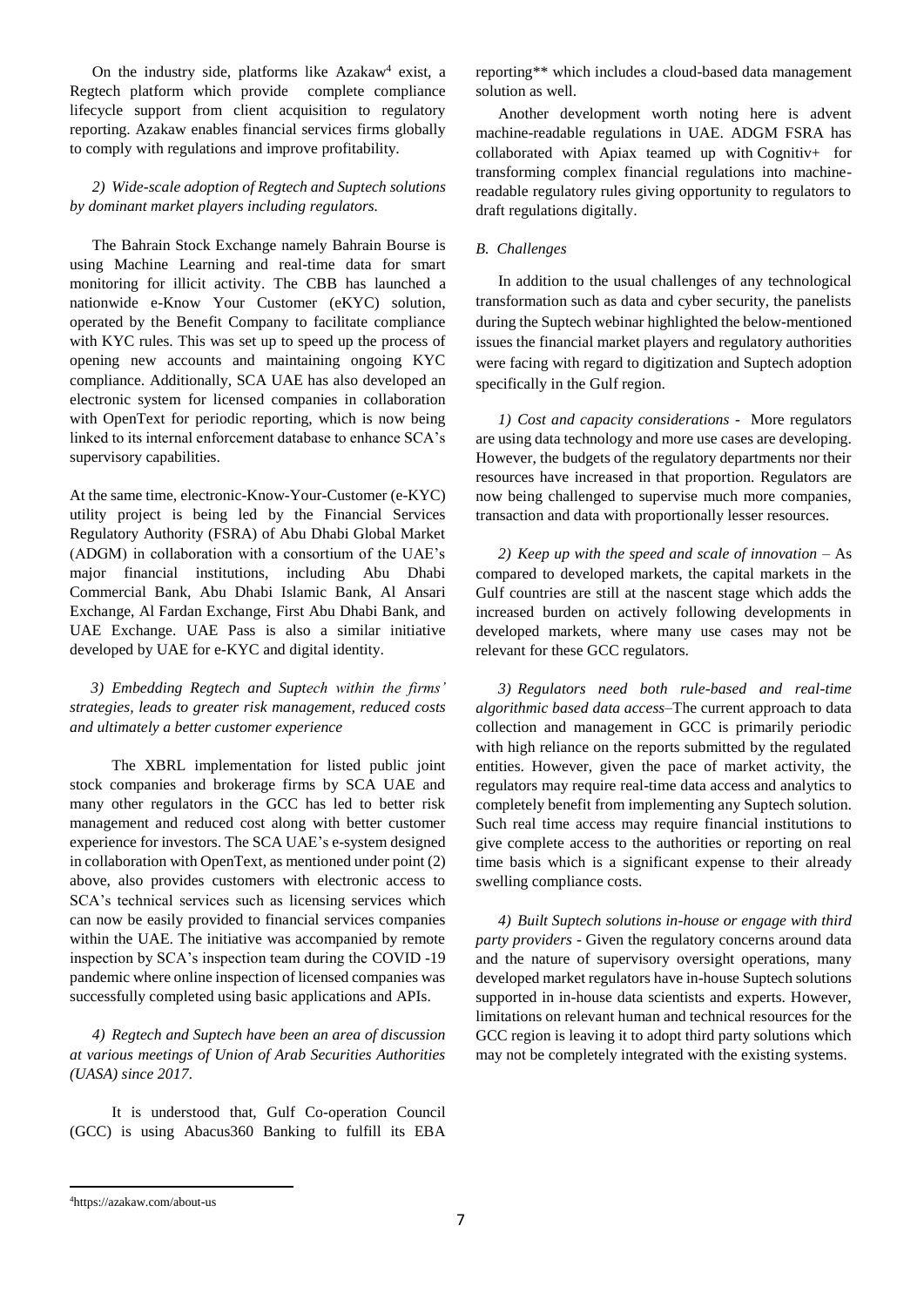# VII. FUTURE GROWTH PROSPECTS AND BUSINESS OPPORTUNITIES FOR SUPTECH IN GULF **COUNTRIES**

As regulators are using technology, they have never used before, a key defined focus for embracing Suptech and Regtech is required.

Below are some of the minimum inputs essential for any regulator considering adopting any computational application:

### *A. Study the need for Suptech and whether to outsource or undertake in-house.*

As per discussions during the webinar, it was understood that many regulatory authorities in the Arab region were at different stages of technology adoption. Some were already using technology to perform and improve their supervisory functions especially when supervising Fintech, while many others were trying to understand Suptech and undertaking cost/benefit analysis before implementing. Additionally, given the market development and pace of digitization, the region had unique challenges of its own to deal with while adopting global best practices in the field of Suptech including cost, resources and talent.

Hence, the regulators need to undertake a cost benefit analysis to study the pace of technology adoption by domestic market players in the region for supervisory and regulatory reporting purposes. In this respect, the need for Suptech should be complemented with whether such solutions and API's should be implemented in-house or regulators should rely on use cases in developed markets or existing solutions provided by private companies to devise their own Suptech strategy.

# *B. Collaboration and Communication giving the data analyst and data scientist a robust and secure analytic environment to perform analysis.*

Information sharing by regulators may require interagency regulatory collaboration through APIs which may require all regulators to move in one direction and collaborate extensively. For example, FCA UK as part of its Suptech strategy allows access to other regulators to use FCA's virtual data rooms provided they are permissioned to share data. It may be worth noting here that, both CBB and SCA UAE are members of the Global Financial Innovation Network, which is an initiative led by the FCA in the UK. Its Membership entails active participation in the networks and cross-border sandbox trials and taking effective research and cross-border collaboration in the fields of Suptech and Regtech.

*C. Standardization of procedures, processes and regulations*

**.** 

Currently, the widespread approach to data collection by supervisory agencies (and other financial authorities) is periodically (daily, monthly, quarterly, annually) collecting aggregate business data (the bulk of which is financial data) in the format of standard report templates.

In some cases, the data may be categorized, organized, and listed in excel spreadsheets or even in hard copies. Each department within a financial authority may have its report templates that use different formats or formulas, even though much of the underlying data may well be the same. The current focus is on "documents", i.e., report templates, rather than on the primary data that constructs the desired reports.

In this respect, standardized Sharia interpretation and legal documentation present a growth opportunity for the Islamic finance industry by simplifying and streamlining the Sukuk issuance process and creating an extra space for innovation. Regtech could affect the Islamic finance industry positively by using more robust tools to achieve compliance within regulations and Sharia requirements, assuming globally agreed Sharia standards are in place. It could minimize the reputation risk related to a potential breach of Sharia requirements, and free up time for Sharia scholars to focus on innovation.<sup>5</sup>

### *D. Suptech needs Regtech*

The development of Suptech needs to be complemented by the evolution of Regtech. Regtech could transform regulatory compliance and risk management of financial institutions, while Suptech can increase supervisory effectiveness and efficiency of the regulator. Hence, the GCC regulators need to study and examine the Regtech practices in their region and see how much they can complement Suptech and future business opportunities and public-private collaboration possibilities in the field of Regtech and Suptech in the Arab region.

## *E. Data strategy for robust data management with real time data*

A clear understanding of how data is managed by the authority in turn influences the data management practices of regulated firms and is a key driver for Suptech and Regtech. Here the authority needs to devise its data strategy covering data collection and validation, automation of data collection and validation processes and dedicated data analytics supporting day-to-day functioning of the authority. The CBB in Bahrain has already announced its long term digitization strategy in addition to CMA Saudi which has a detailed data strategy and implementation plan as part of its Saudi Vision2030<sup>6</sup>.

Supervisory agencies would be best placed to explore the potential benefits of Suptech applications if they have a welldefined Suptech strategy. A Suptech strategy should

.